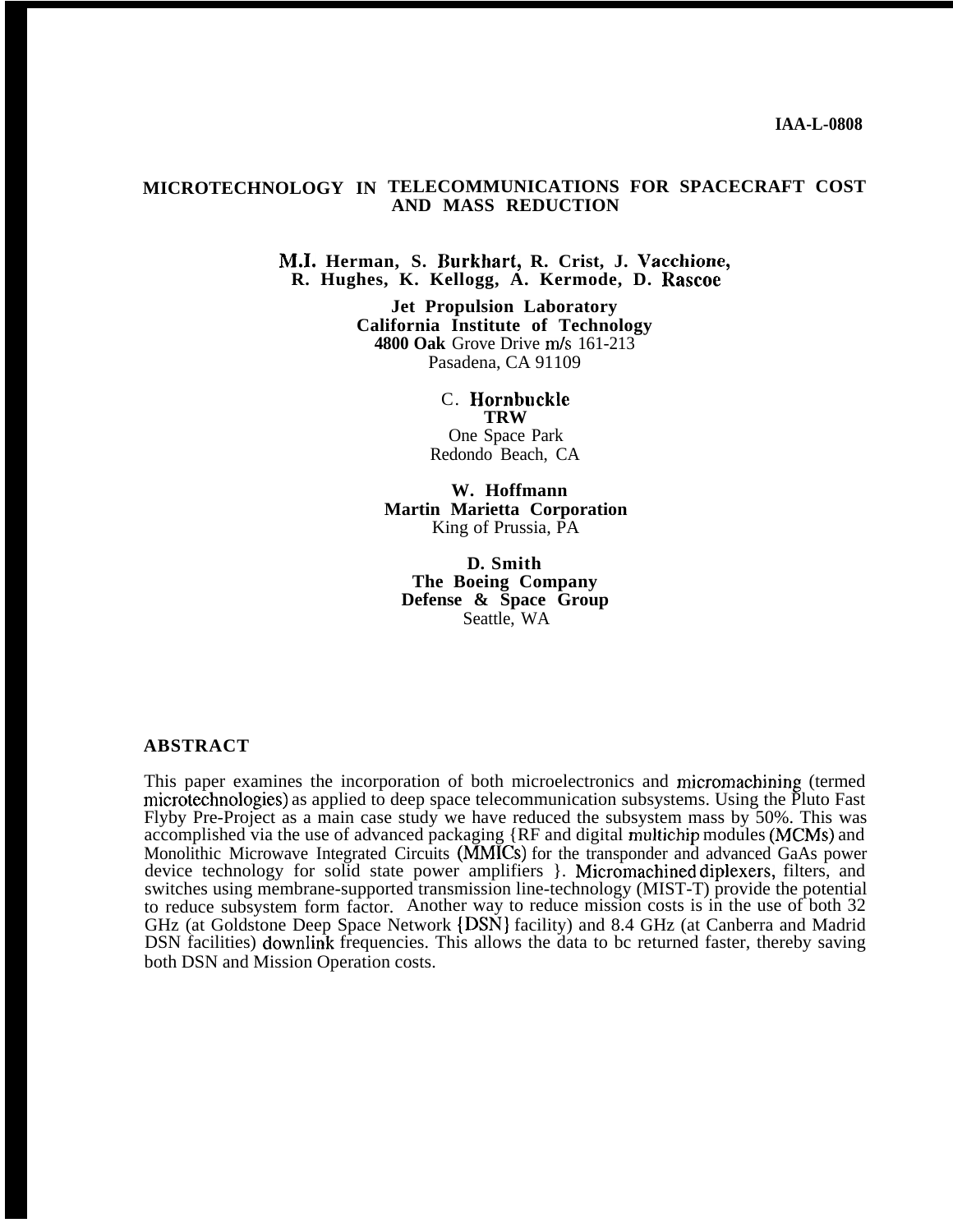### **INTRODUCTION**

What is microtechnology and how does it fit in with the Jet Propulsion Laboratory's (JPL's) "Faster, Better, and Cheaper" development philosophy for telecommunication systems for deep space applications? Microtechnology is interpreted to go beyond basic microelectronics and includes micromachining technology. By reducing subsystem mass we can utilize smaller (hence cheaper) launch vehicles. Increased technology insertion is a means to get science data back to earth faster and still reduce end-to-end project costs (including Deep Space Network and Mission Operations costs) and increase mission reliability. This paper is based upon the advancements of the Pluto Fast Flyby Pre-project Advanced Technology Insertion (ATI)\* and JPL-supported advanced technology studies I which are leading to the realization of low cost planetary missions. Teamwork between JPL, the National Aeronautics and Space Administration (NASA), industry, government laboratories, the Department of Defense (DOD), and the university community is a key for our success. This is evident by the extensive author list for this paper.

Based on the Pluto Fast Flyby (PFF) pre-project effort, the telecommunication subsystem contributes the largest percentage of the spacecraft's dry mass at 15% (see Figure 1). In FY93 our goal was to reduce this mass (25kg) by a factor of two via the insertion of advanced microelectronics. Specifically, Monolithic Microwave Integrated Circuits (MMICS) microelectronics such as GaAs Pseudomorphic High Electron Mobility Transistors (PHEMTs), Heterojunction Bipolar Transistors (HBTs), and traditional Metal Semiconductor Field Effect Transistors (MESFETS) have been used. Although not a part of the active electronics itself, our antenna'technology is a crucial part of the subsystem design. By employing low mass advanced composites we are able to increase the antenna size and reduce the RF transmitter power requirement, which translates to less required prime power and amplifier development costs.

A current telecommunication subsystem block diagram of the FY94 subsystem is shown in Figure 2. One can quickly divide this subsystem into three distinct areas: antennas, transmitter, and transponder. Although the architecture appears quite standard, those whom are familiar with deep space communications will realize at least two traditional hardware boxes are no longer present (the Command Detector Unit - CDU and the Telemetry Modulation Unit - TMU). These functions have been merged into the transponder. In addition, we have two downlink frequencies to chose from (8.4 GHz and 32 GHz). After careful end-to-end mission cost studies we have concluded that using X-Band 70 m antenna stations at Canberra and Madrid and an array of three, 32 GHz, 34 m antenna stations at Goldstone is the quickest and cheapest method to get  $1G\text{bit}$  of data back to earth from Pluto to meet mission requirements. Ka-Band (32 GHz) has great promise for future communication satellites for both commercial and deep space applications.

#### **TRANSPONDER**

The transponder provides reception of command data (with a threshold of -158 dBm), and the transmission of coherent two-way ranging, delta differential one-way ranging (ADOR), and downlink telemetry. At the beginning of the PFF pre-project, we estimated that a transponder combined with CDU and TMU packaged separately would be approximately 6.3 kg using inherited

<sup>\*</sup>sponsored by the NASA Office of Advanced Concepts and Technology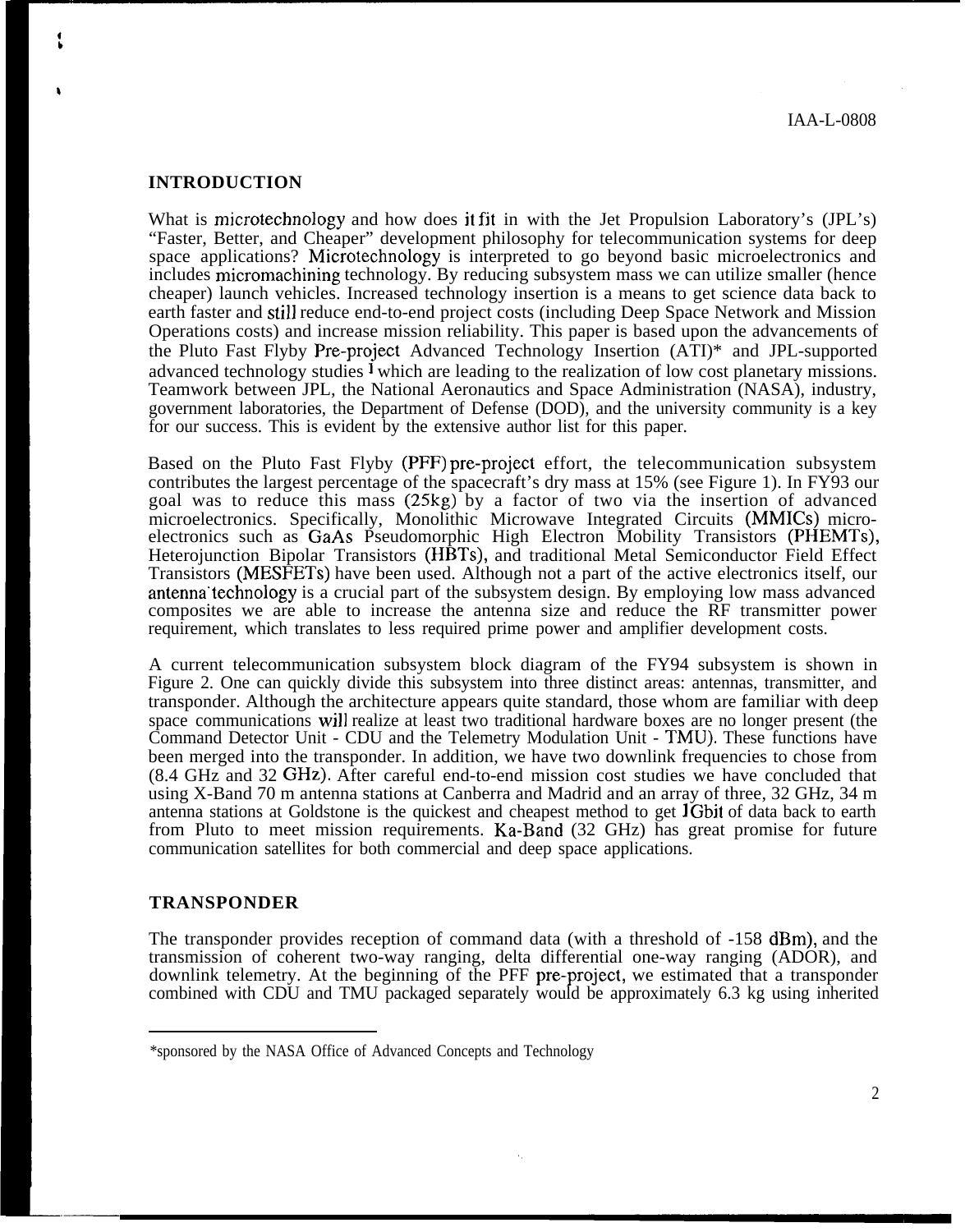technology. Under ATI funding we have initiated an effort to incorporate the CDU and TMU functions into the transponder, yielding a total component mass of 2 kg, Since PFF telecommunication subsystem is cross-strapped, our total transponder mass decreased from 12.6 kg down to 4 kg (or 68%). Figure 3 shows the technology trends for the transponder. One can immediately see that we have a major discontinuity in the mass curve. This is caused by the insertion of new technology. in this case we have benefited significantly from TRW IR&D and the government-sponsored ARPA MIMIC Program. Under the latter initiative, MMIC multifunction circuits have been realized via the establishment of standard design cell libraries and qualitycontrolled manufacturing processes.

Since we have limited ATI funding, we chose to competitively bid the X-Band digital receiver portion of the transponder. This unit is being developed by TRW. The mass goal is 1 kg with a threshold of -158 dBm. MMIC technology using GaAs PHEMT and HBTs for the RF front end and silicon ASICIFPGAS for the digital baseband assembly are shown in Figure 4. In less than 10 months we hope to demonstrate a breadboard X-Band digital receiver. By using the same technology base, the exciter can be implemented, as well. The prime power consumption is slightly less than conventional approaches. However, in the future with cellular low power phone technology and 3V logic (even quantum integrated circuits<sup>2</sup>) the prime power can be significantly reduced.

Advanced packaging technology for both RF and digital assemblies is a major factor in the reduction of mass, as shown in Figure 3. Multichip Module (MCMS) packaging for digital circuits has been the prime focus of both government and commercial investment. However, the support for RF MCMS has just begun. As one goes up in frequency, material parameters and geometries effect signal loss, cross-talk, and packaging density. JPL, via its Director's Discretionary Funding, is beginning to address the area of high frequency packaging technology. Industry, DOD, universities, and NASA Research Centers are involved is this effort.

A major challenge for our ATI development is not only in the demonstration of the functionality of the components, but in the successful insertion of the technology into the mission itself. Reliability of MMIC devices, which do not have flight heritage, is a challenge which must be addressed early in the project. since future systems will have many multifunction MMIC components, it is important to employ qualified manufacturing lines (QML). The exact meaning and future requirements of a space-qualified line is on going. MMIC foundries are establishing high reliability processes to service commercial and government space customers. This approach allows the cost of MMIC qualification to be substantially reduced,

### **TRANSMITTER TECHNOLOGY**

The next area that impacts mass and cost is in the realization of the proper EIRP (equivalent isotropic radiated power) to close the downlink. This involves a tradeoff between antenna aperture (mass) and RF transmitter power. Solid State Power Amplifiers (SSPAS) are a factor of 2-7 times less massive than traditional traveling wave tube amplifiers for X and Ka frequency bands {when requiring less than 20 W(RF) and 10 W(RF), respectively}. In addition to the mass aspect, we must demand that the SSPA efficiency be as high as possible. A Ka-Band 1.5 W SSPA unit has the potential of increasing our data rate by at least a factor of two; thereby, allowing greater science return and reducing mission operations costs.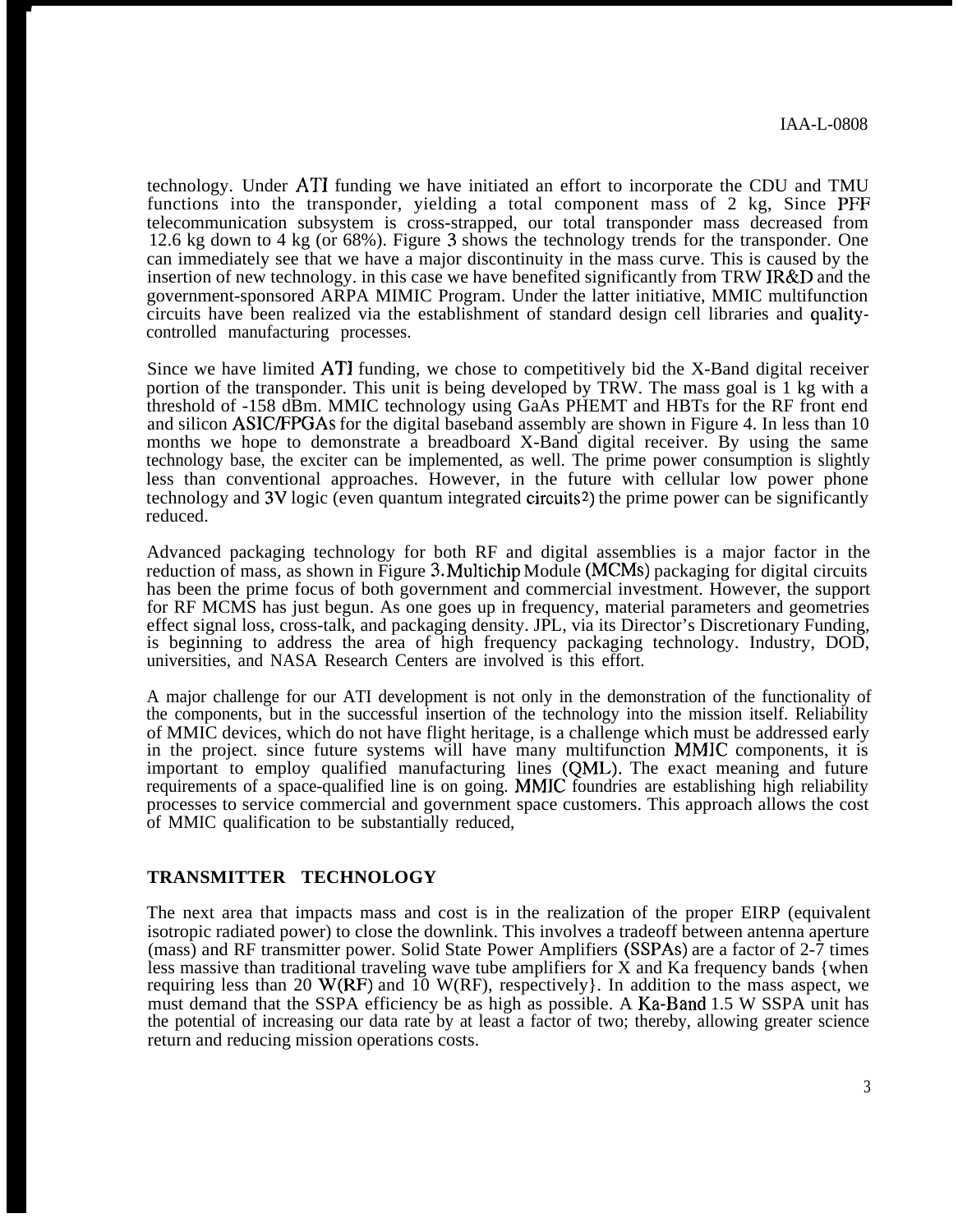Martin Marietta Corporation, under a competitive ATI award, developed a 32 GHz output module with a minimum 1.5 W RF power with  $\bar{7}$  dB gain at 28% power added efficiency. The key to achieving and surpassing the project goals was with the use of advanced Pseudomorphic High Electron Mobility Transistor (PHEMT) technology. 13y surpassing our goals, we allow the system designers some new options which include: reduction of prime power for the subsystem (and perhaps the reduction of power subsystem mass as well) or the increase of data rate for the original prime power which is available. Figure 5 shows the development trend of 1 W Ka-Band SSPA technology based on IEEE Microwave Theory and Techniques Symposium Digest articles over the past six years with relationship to the accomplishments in this work]. We were able the demonstrate in less than five months a state-of-the art output module (Figure 6). The key was the IR&D and DOD support of advanced millimeter-wave power PHEMT device technology.

### **ANTENNA TECHNOLOGY**

The High Gain Antenna for the Pluto Fast-Flyby Spacecraft was originally designated to be a flight spare 1.47 m Viking antenna. This unit incorporated an S-X band feed providing an X-band gain of 39 dBic. The ATI breadboard effort focused on reducing the Viking antenna mass of 5.9 Kg while maintaining or surpassing the RF performance. The Boeing Company, whose proposal was selected for the ATI program, provided a 1.5 m reflector fitted with a dual band feed (X-/Ka-Bands) with a mass of 2.8 kg. The reflector consists of twelve aluminum honeycomb ribs joining a circumferential honeycomb ring reinforcing the back side of the reflector shell. The shell is a 2.5-mm-thick graphite/cyanate ester. The resulting structure, which embodies a new hybridization between a semi-monocoque and all-honeycomb design, is very stiff and light enabling the more than 4070 decrease in mass. Figure 7 shows the final delivered antenna. This entire effort was completed in less than eight months. A key to this efficient development was that the tooling infrastructure was in place, due to past DOD-oriented projects.

# **MI CROTECHNOLOGY**

Microtechnology is interpreted to go beyond basic microelectronics and includes micromachining technology. This is also referred to as Microelectromechanical Systems (MEMS) and it is emerging as the next frontier of enhanced, low-mass, high-performance components. One specific type of microtechnology is called Micromembrane Supported Transmission line - Technology (MIST-T). A subset of MIST-T is called microshield<sup>3</sup>, which is being pioneered at The University of Michigan, MIST-T provides a quasi-planar approach to provide ultra low-loss transmission lines and densely packaged high frequency networks.

Using Figure 2 as a reference we can apply MIST-T to the diplexer, switches, transmitter and transponder (everything). However, we gain different advantages depending on the component. For the diplexer and switches we can reduce the component mass by - lkg, but the real gain is in the form factor reduction of the entire subsystem by 50%. For the transponder we can realize low-10SS preselect filters which reduce the noise figure of the system and in the transmitter the reduction of power splitter/combiner losses translates to higher data rates. An example of how MIST-T is being applied now is in PFF's ultra low-loss 32 GHz power splitters/combiners for transmitter SSPA4 (Figure 8). This effort combined with our state-of-the-art results for the output power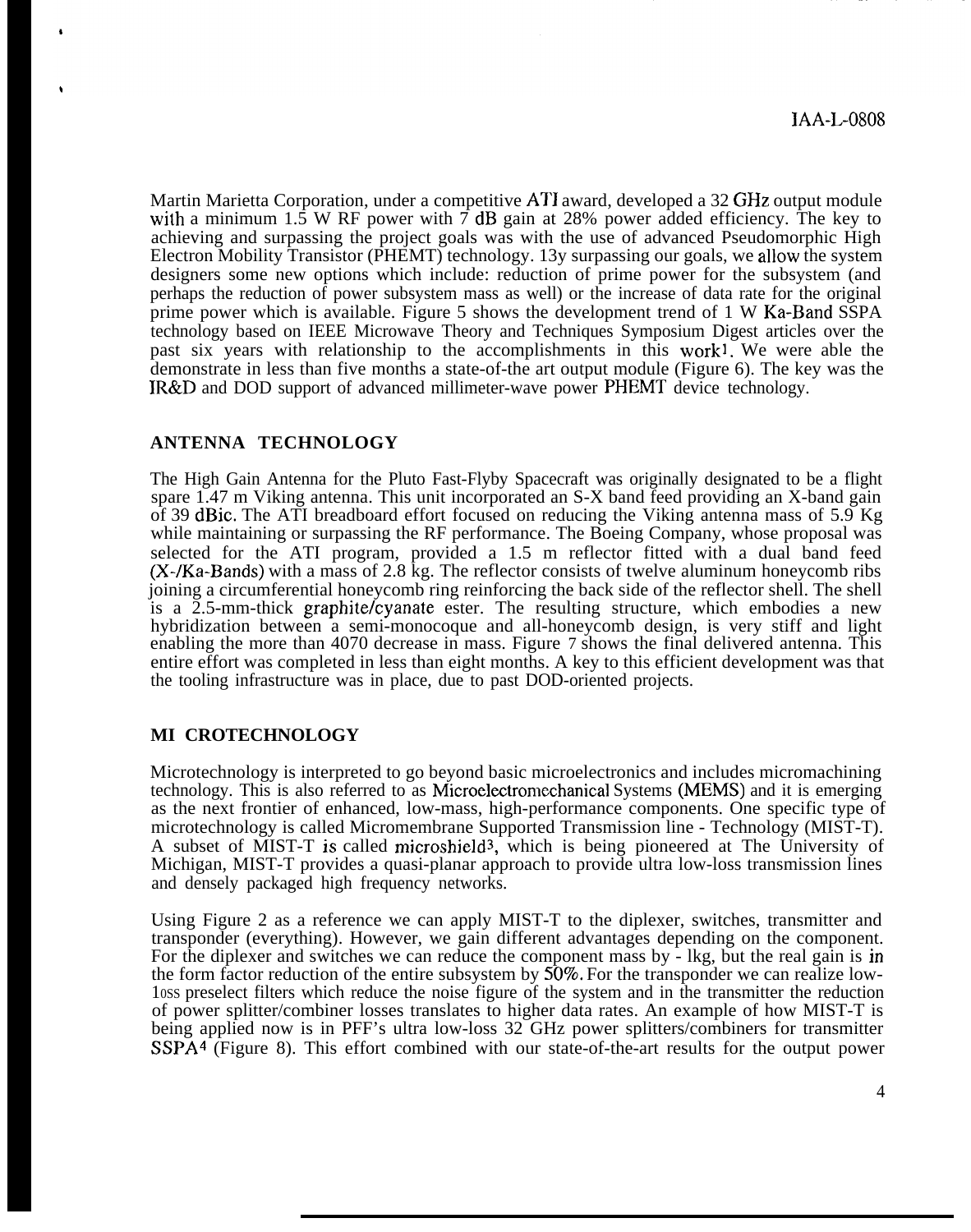module described earlier provides greater output power and increased data rate for the same prime power allocation.

MIST-T's physical topology makes it very compatible with MMIC technology; thus, allowing for new architectures to be considered. The fabrication techniques to realize this technology is very mature and therefore not a cost driver.

MIST-T is being studied for launch and space survivability via JPL support with the University of Michigan.

### **CONCLUSION**

The Pluto Fast Flyby (PFF) Pre-Project was used to show quantitatively the advantages which microtechnology in telecommunication for spacecraft cost and mass reduction. PFF has reduced its telecommunication subsystem mass from 25kg to 12.75kg with the incorporation of state-of-the art microelectronics technology. This mass savings translates into (using a figure of merit of **\$250Klkg) a** saving of \$3M to the project. By employing a dual frequency downlink (X- and Ka-Band) we can save an additional \$8M in Deep Space Network and mission operations costs by getting the science data back to earth faster. The figures just quoted are first order; the benefit for future missions and commercial applications can be substantial and require further pursuit. Key technologies to achieve this advantage are MMICS and advanced digital and RF high density packaging. In addition, Micromembrane Supported Transmission line-Technology (MIST-T) provides the potential of another 10% savings in mass and a substantial reduction of the subsystem physical form factor in the spacecraft bus.

We have also identified the challenges of inserting new technology into flight systems. The survivability and qualification (a very arbitrary term) of new components and techniques need to be addressed; however, these are not a reason to inhibit new architectures and enable new lower-cost planetary missions.

#### **ACKNOWLEDGMENTS**

The work described here was carried out at the Jet Propulsion Laboratory, California Institute of Technology under a contract with the National Aeronautics and Space Administration, through sponsorship of NASA's Office of Advanced Concepts and Technology and the Office of Science.

We also appreciate the support of Rob Staehle, Stacy Weinstein, and Hoppy Price of the Pluto Fast Flyby Pre-Project Office. Special thanks to Chris Salvo, for early support of this work.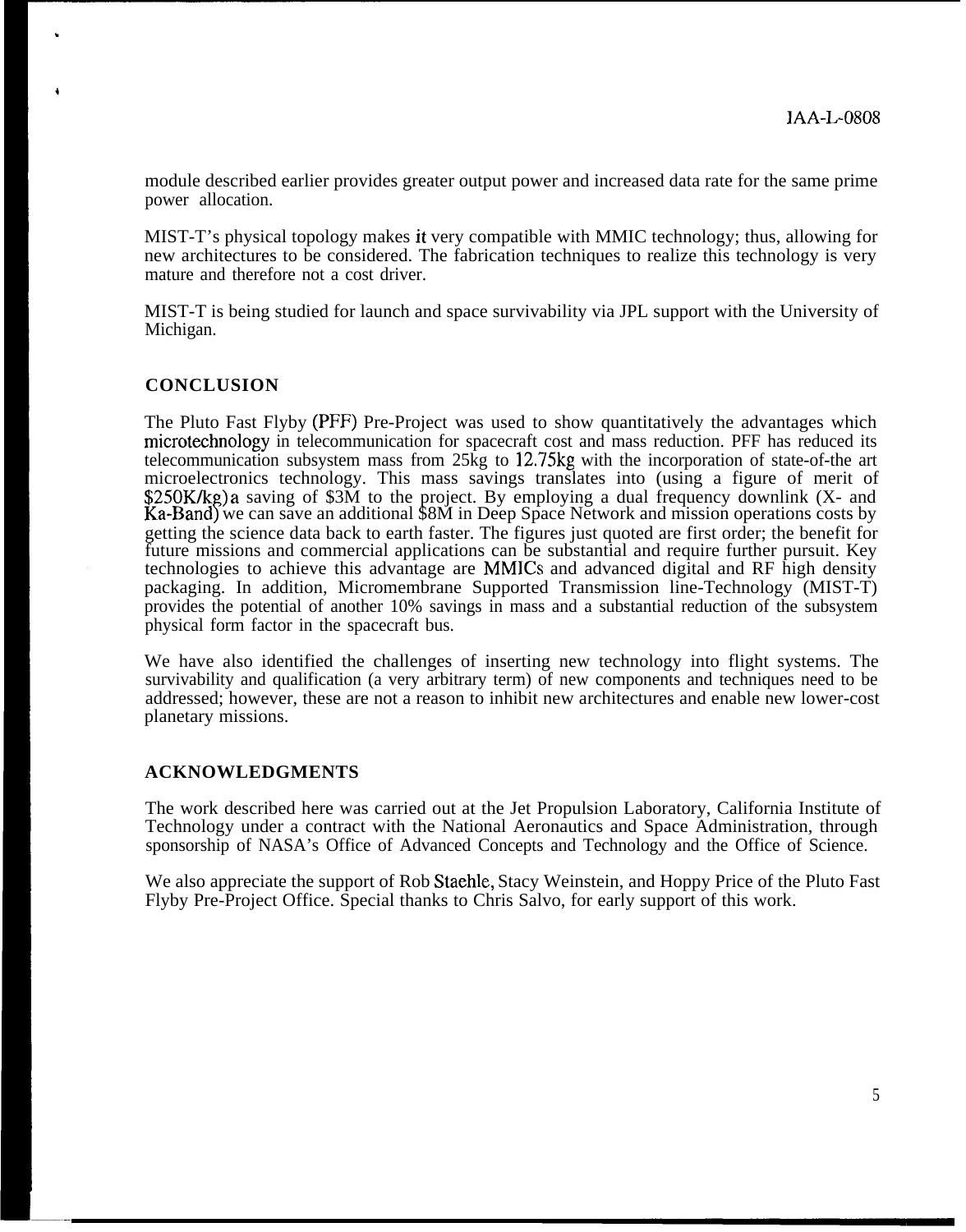

.

\*

Figure 1. Spacecraft mass distribution for the FY93 baseline for the Pluto Fast Flyby preproject. The telecommunication subsystem is a prime candidate for the insertion of new technology to reduce mass. For orbiters, the propulsion subsystem predominates.



Figure 2. Block diagram of the FY94 Pluto Fast Flyby telecommunication subsystem. Novel changes to decrease subsystem mass and mission costs were: incorporation of CDU and TMU functions into the transponder, dual 8.4 and 32 GHz downlink frequencies, and loss mass antenna reflector technology. Our high-gain antenna is also redesigned for high efficiency, therefore, a much narrower beam (fostering the incorporation of a low-gain antenna for initial earth and emergency communications).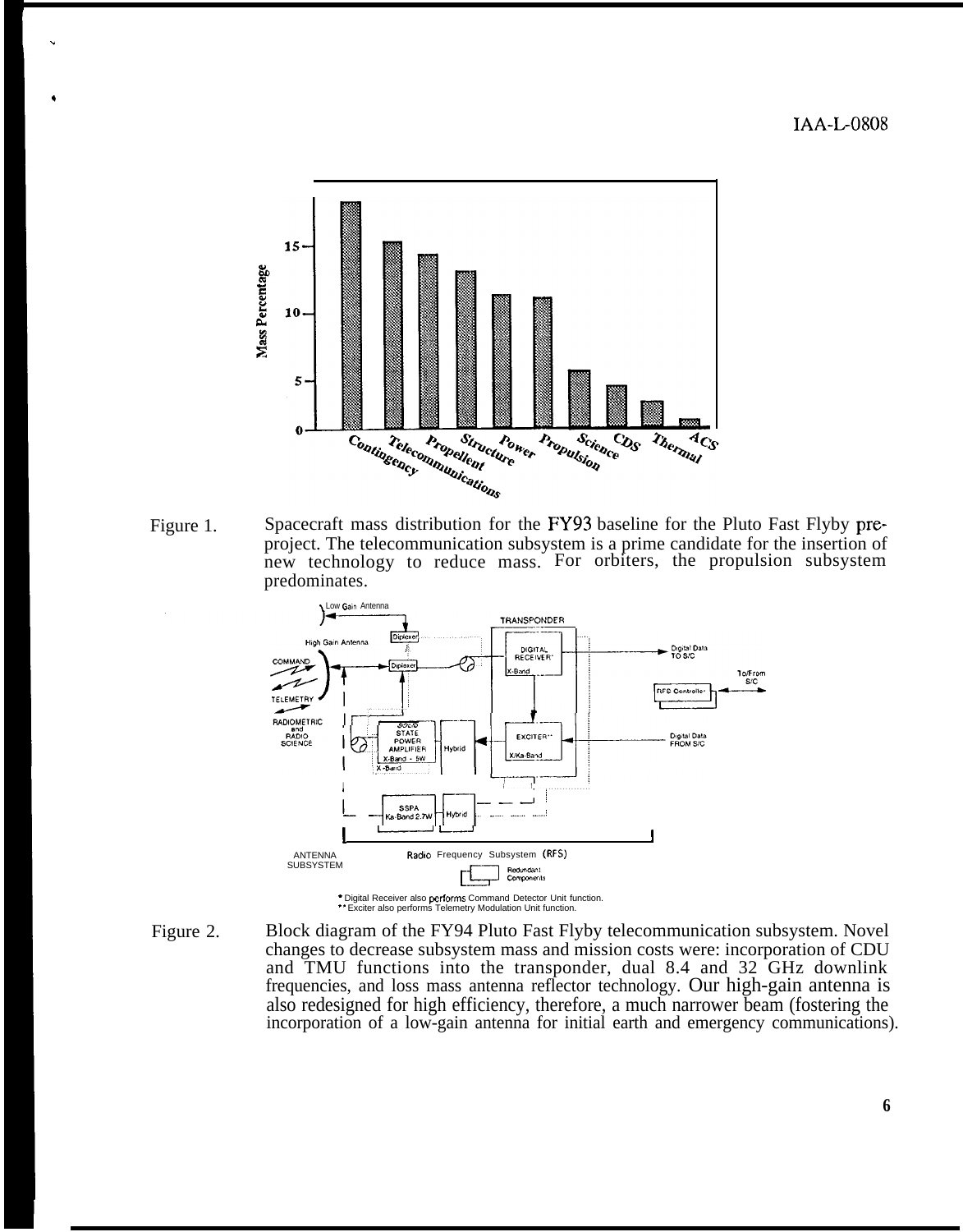

Figure 3. Technology trends for deep space transponders, command detector units, and telemetry modulation units. The discontinuity shown is due to the technology insertion of advanced packaging and Monolithic Microwave Integrated Circuit (MMIC) technologies. With the development of future low power logic and cellular phones the power consumption can be reduced in future designs.



Figure 4. Pluto Fast Flyby Pre-Project Advanced Technology Insertion (ATI) X-Band Digital receiver which is being developed by TRW. The goal for this component is to have a mass  $\langle 1 \rangle$  kg, require  $\langle 4.5 \rangle$  W prime power, and have a threshold of -158 dBm. The key advanced technologies have been demonstrated (e.g., IR&D, ARPA's MIMIC program) and are prime for system insertion.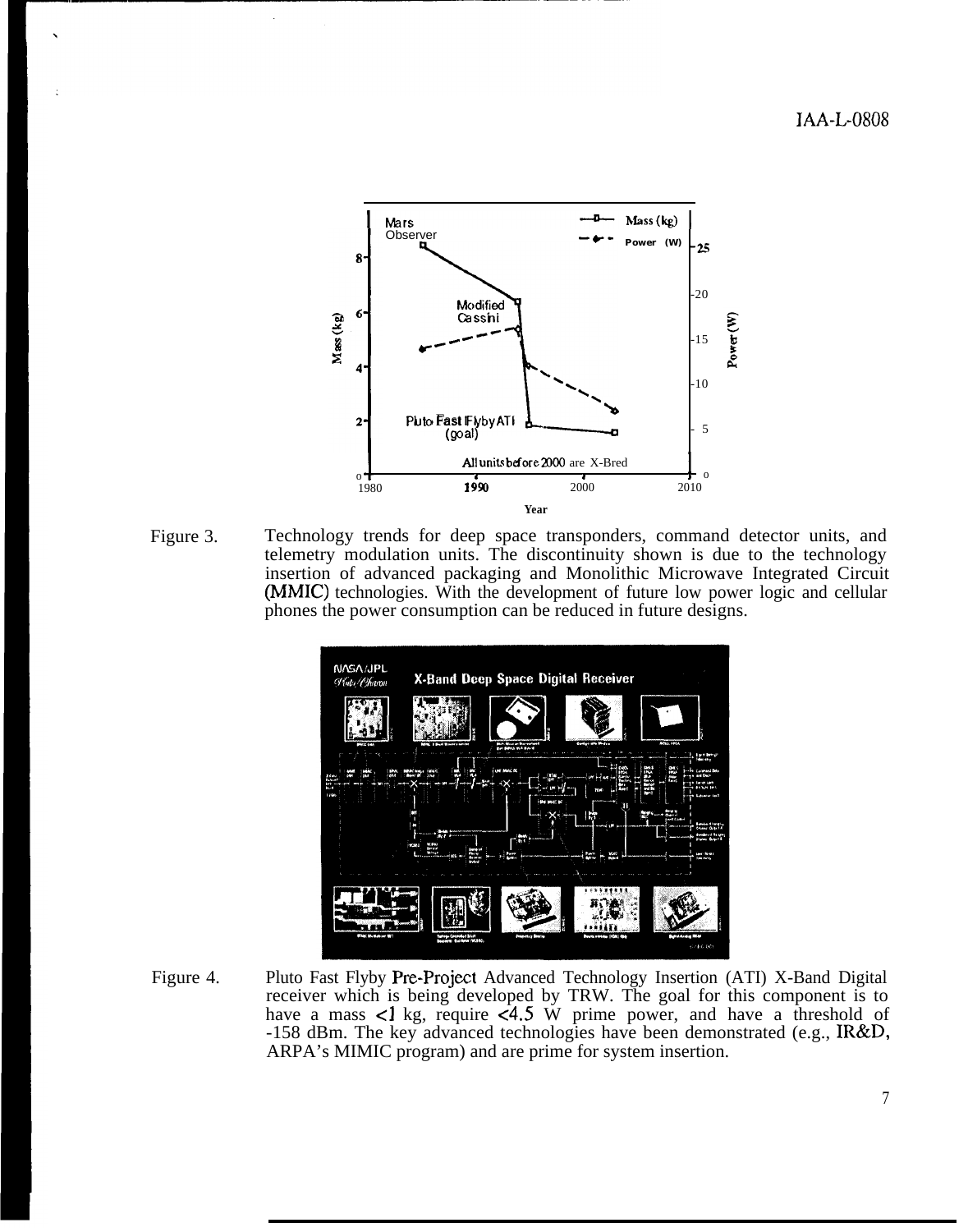

Figure 5. Technology trend for 32 GHz (Ka-Band) 1-W (RF) solid state power amplifiers.



Figure 6. Martin Marietta Corporation, under a competitive Pluto Fast Flyby Pre-Project ATI award, developed a 32 GHz output module with a minimum 1.5 W RF power with 7 dB gain at 28% power added efficiency. The key to achieving and surpassing the project goals was with the use of advanced Pseudomorphic High Electron Mobility Transistor (PHEMT) technology.

8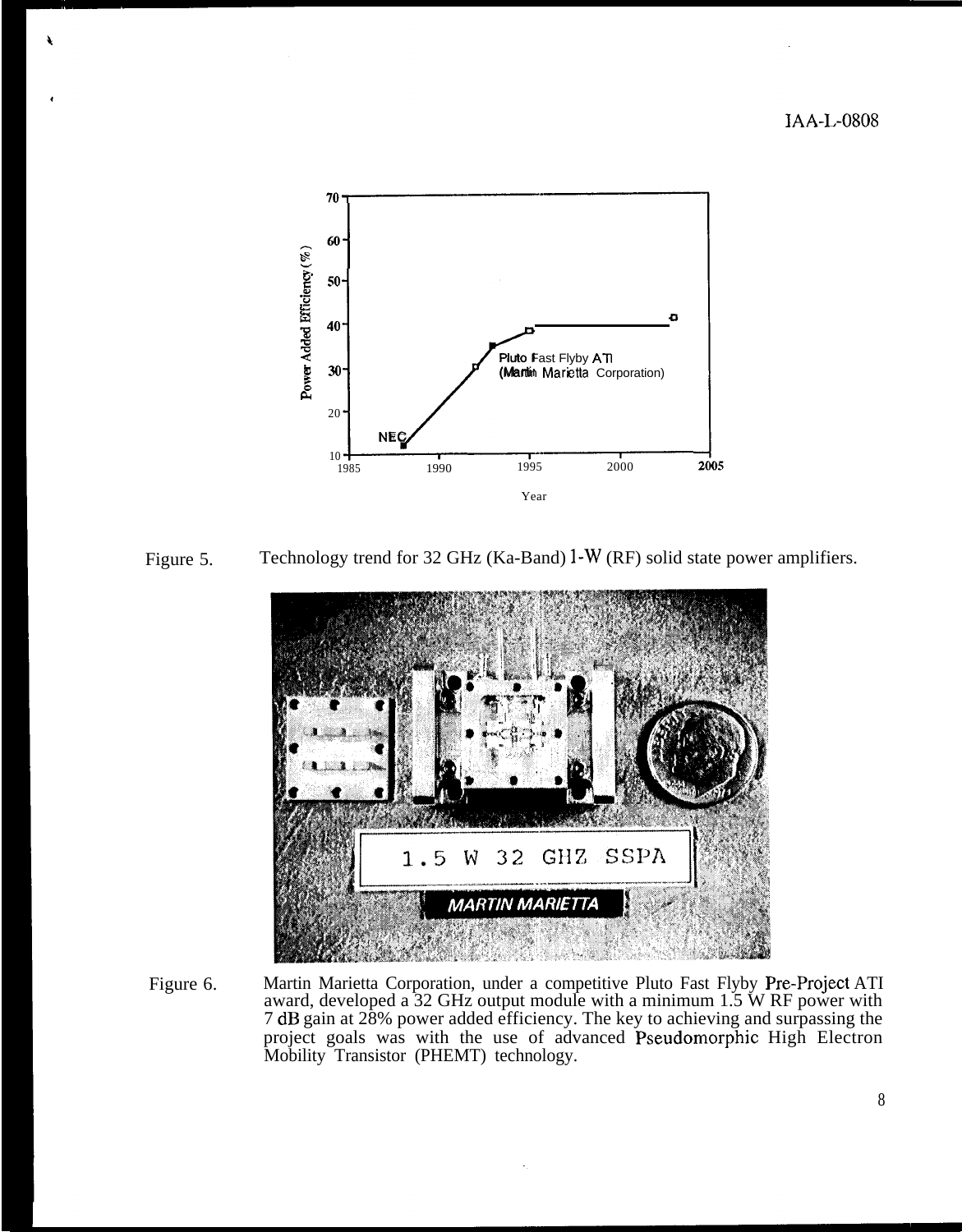

Figure 7. The Boeing Company, whose proposal was selected for the Pluto Fast Flyby Pre-Project ATI program, developed a 1.5 m reflector fitted with a dual band feed (X-/Ka-Bands) withamassof2.8 kg. Theoriginal baseline wasa Viking antenna whose mass was 5.8 kg.



Figure 8. A 32 GHz power splitter/combiner using micromachined Micromembrane Supported Transmission Line-Technology (MIST-T) is being developed jointly by The University of Michigan and JPL State-of-the-art results for low-loss will be reported at the upcoming IEEE Microwave Theory and Techniques Society International Symposium in San Diego<sup>4</sup>. This technology can significantly help reduce Telecommunication subsystem form factors by  $50\%$ .